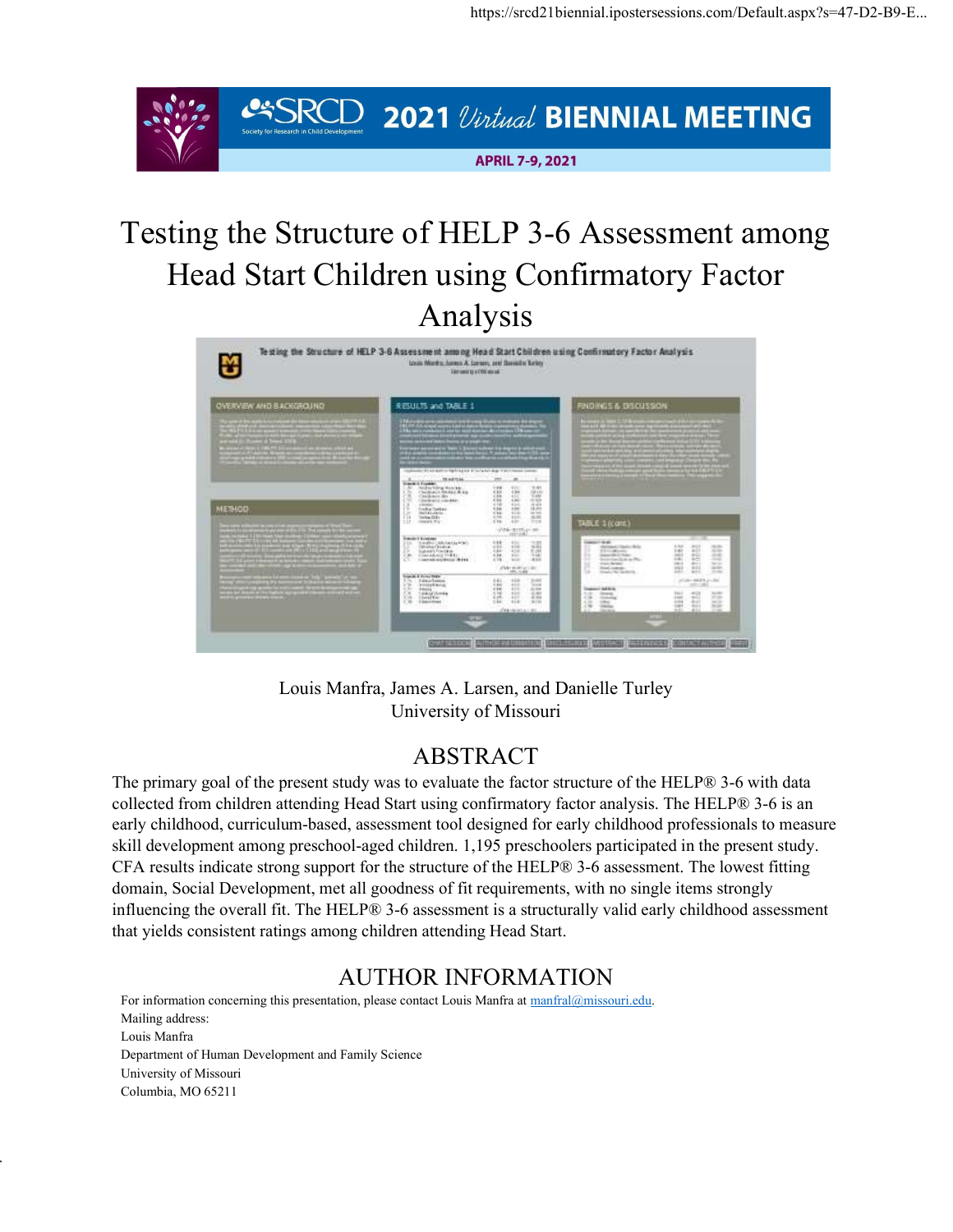## OVERVIEW AND BACKGROUND

The goal of this study is to evaluate the factor structure of the HELP® 3-6, an early childhood, curriculum-based, assessment, using Head Start data. The HELP® 3-6 is an upward extension of the Hawaii Early Learning Profile, which focuses on birth through 3 years, and shown to be reliable and valid (Li, Gooden, & Toland, 2019).

As shown in Table 1, HELP® 3-6 consists of six domains, which are composed of 47 strands. Strands are considered solitary constructs in which age-graded indicators (480 in total for these strands) progress from 36 months through 72 months. Validity of strand-to-domain structure was evaluated.

### METHOD

Data were collected as part of an ongoing evaluation of Head Start students in southwestern portion of the U.S. The sample for the current study included 1,195 Head Start students. Children were initially assessed with the HELP® 3-6 in the fall between October and November, one and a half months after the academic year began. At the beginning of the study, participants were  $47.751$  months old (SD = 7.164) and ranged from 36 months to 66 months. Data gathered from the larger evaluation included HELP® 3-6 score information at domain, strand, and indicator levels. Data also included child date of birth, age at time of assessment, and date of assessment.

Assessors mark indicators for each strand as "fully," "partially," or "not having" when completing the assessment. Indicators advance following choronological age grades for each strand. Strand developmental age scores are based on the highest age-graded indicator selected and are used to generate domain scores.

## RESULTS

of

CFA models were calculated and fit using  $M$ -plus to evaluate the degree HELP® 3-6 strand scores load to latent factors representing domains. Six CFAs were conducted, one for each domain. An omnibus CFA was not conducted because developmental age scores would be undistinguishable across assumed latent factors in a single test.

Estimates presented in Table 1 (below) indicate the degree to which each of the strands contributes to the latent factor. P-values less than 0.001 were used as a conservative indicator that coefficients contributed significantly to the latent factor.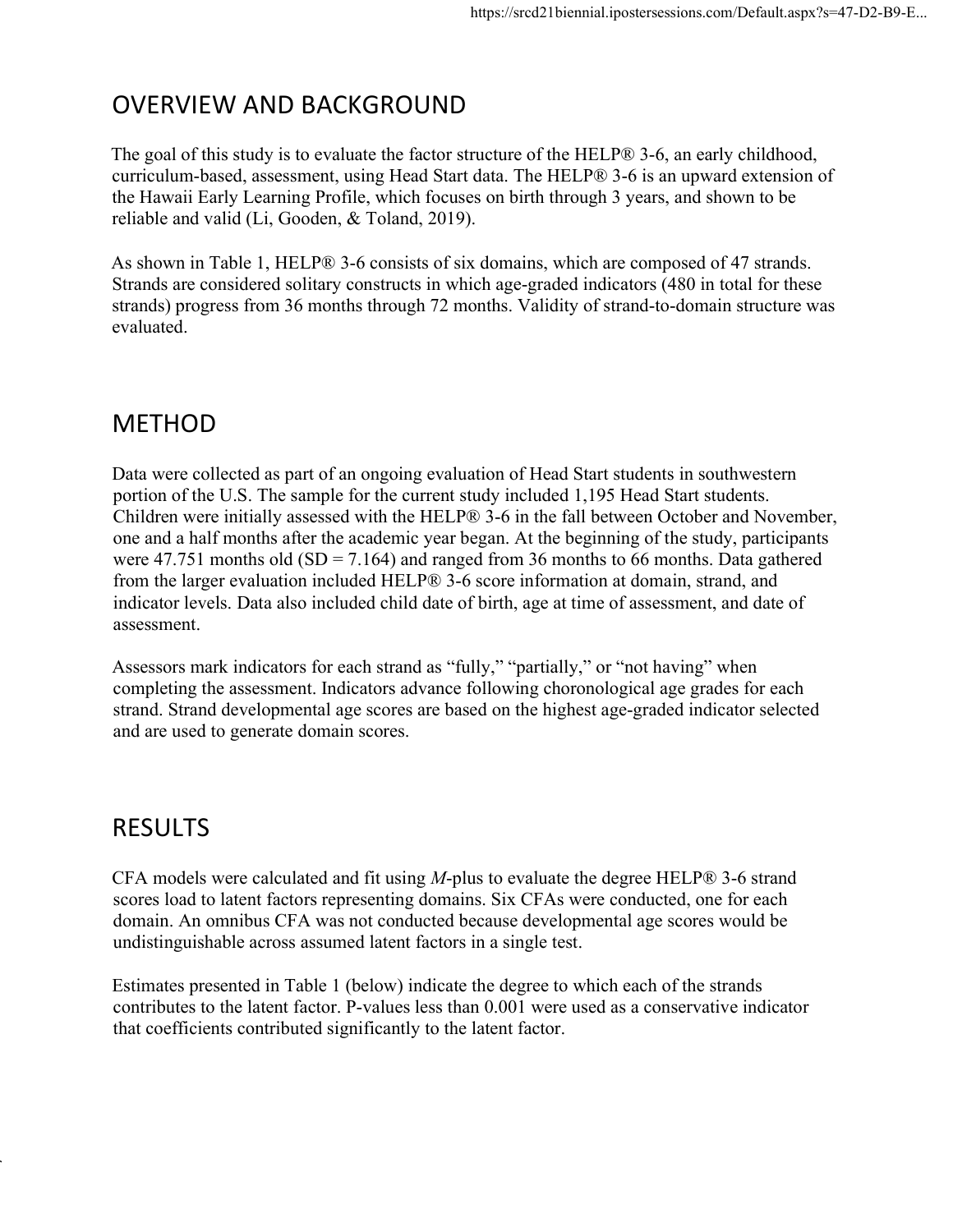# TABLE 1

Confirmatory Factor Analyses Exploring how Well Strands Align With Presumed Domains

| #                          | <b>Strand Name</b>               | <b>EST</b>                      | SE                                | t       |  |  |  |  |
|----------------------------|----------------------------------|---------------------------------|-----------------------------------|---------|--|--|--|--|
| <b>Domain 1: Cognitive</b> |                                  |                                 |                                   |         |  |  |  |  |
| 1 4D                       | Problem Solving/Reasoning        | 0.803                           | 0.011                             | 71.335  |  |  |  |  |
| 17A                        | Classification: Matching/Sorting | 0.863                           | 0.008                             | 102.454 |  |  |  |  |
| 17B                        | Classification: Size             | 0.801                           | 0.011                             | 70.839  |  |  |  |  |
| 1 7C                       | Classification: Associative      | 0.856                           | 0.009                             | 97.033  |  |  |  |  |
| 18                         | Attention                        | 0.755                           | 0.013                             | 56.403  |  |  |  |  |
| 19                         | Reading Readiness                | 0.846                           | 0.009                             | 91.074  |  |  |  |  |
| 1 10                       | Math Readiness                   | 0.834                           | 0.010                             | 84.579  |  |  |  |  |
| 111                        | Writing Skills                   | 0.734                           | 0.014                             | 51.550  |  |  |  |  |
| 1 12                       | Dramatic Play                    | 0.561                           | 0.021                             | 27.142  |  |  |  |  |
|                            |                                  |                                 |                                   |         |  |  |  |  |
|                            |                                  |                                 | $\chi^2$ (35) = 305.070, p < .001 |         |  |  |  |  |
|                            |                                  | $CFI = 0.967$                   |                                   |         |  |  |  |  |
|                            | Domain 2: Language               |                                 |                                   |         |  |  |  |  |
| $2$ $1A$                   | Receptive: Understanding Words   | 0.832                           | 0.011                             | 74.232  |  |  |  |  |
| 2 <sub>2</sub>             | Following Directions             | 0.621                           | 0.020                             | 31.824  |  |  |  |  |
| $2\overline{3}$            | Expressive Vocabulary            | 0.867                           | 0.010                             | 87.533  |  |  |  |  |
| 2 4B                       | Communicating: Verbally          | 0.831                           | 0.011                             | 72.611  |  |  |  |  |
| 27                         | Communicating through Rhythm     | 0.738                           | 0.015                             | 48.809  |  |  |  |  |
|                            |                                  |                                 |                                   |         |  |  |  |  |
|                            |                                  | $\chi^2$ (5) = 60.857, p < .001 |                                   |         |  |  |  |  |
|                            |                                  |                                 | $CFI = 0.983$                     |         |  |  |  |  |
|                            | <b>Domain 3: Gross Motor</b>     |                                 |                                   |         |  |  |  |  |
| 3 7A                       | Balance/Standing                 | 0.611                           | 0.020                             | 29.995  |  |  |  |  |
| 3 7B                       | Walking/Running                  | 0.834                           | 0.012                             | 70.644  |  |  |  |  |
| 3 7C                       | Jumping                          | 0.809                           | 0.013                             | 64.090  |  |  |  |  |
| 3 7F                       | Catching/Throwing                | 0.765                           | 0.015                             | 52.315  |  |  |  |  |
| 3 7G                       | <b>Bilateral Play</b>            | 0.695                           | 0.017                             | 40.384  |  |  |  |  |
| 3 7H                       | <b>Balance Beam</b>              | 0.664                           | 0.018                             | 36.132  |  |  |  |  |
|                            |                                  |                                 |                                   |         |  |  |  |  |
|                            |                                  | $\chi^2$ (9) = 82.617, p < .001 |                                   |         |  |  |  |  |
|                            |                                  | $CFI = 0.977$                   |                                   |         |  |  |  |  |
|                            | <b>Domain 4: Fine Motor</b>      |                                 |                                   |         |  |  |  |  |
| 4 6A                       | Pre-Writing                      | 0.580                           | 0.025                             | 23.176  |  |  |  |  |
| 4 6B                       | <b>Blocks/Puzzles</b>            | 0.543                           | 0.026                             | 20.776  |  |  |  |  |
| 4 6D                       | Paper Activities                 | 0.603                           | 0.025                             | 24.605  |  |  |  |  |
| 4 7C                       | <b>Stringing Beads</b>           | 0.568                           | 0.025                             | 22.570  |  |  |  |  |
| 4 7D                       | Scissors                         | 0.669                           | 0.023                             | 29.602  |  |  |  |  |
| 48                         | Perceptual Motor: Tactile        | 0.514                           | 0.027                             | 19.366  |  |  |  |  |
|                            |                                  |                                 | $\chi^2$ (9) = 104.889, p < .001  |         |  |  |  |  |